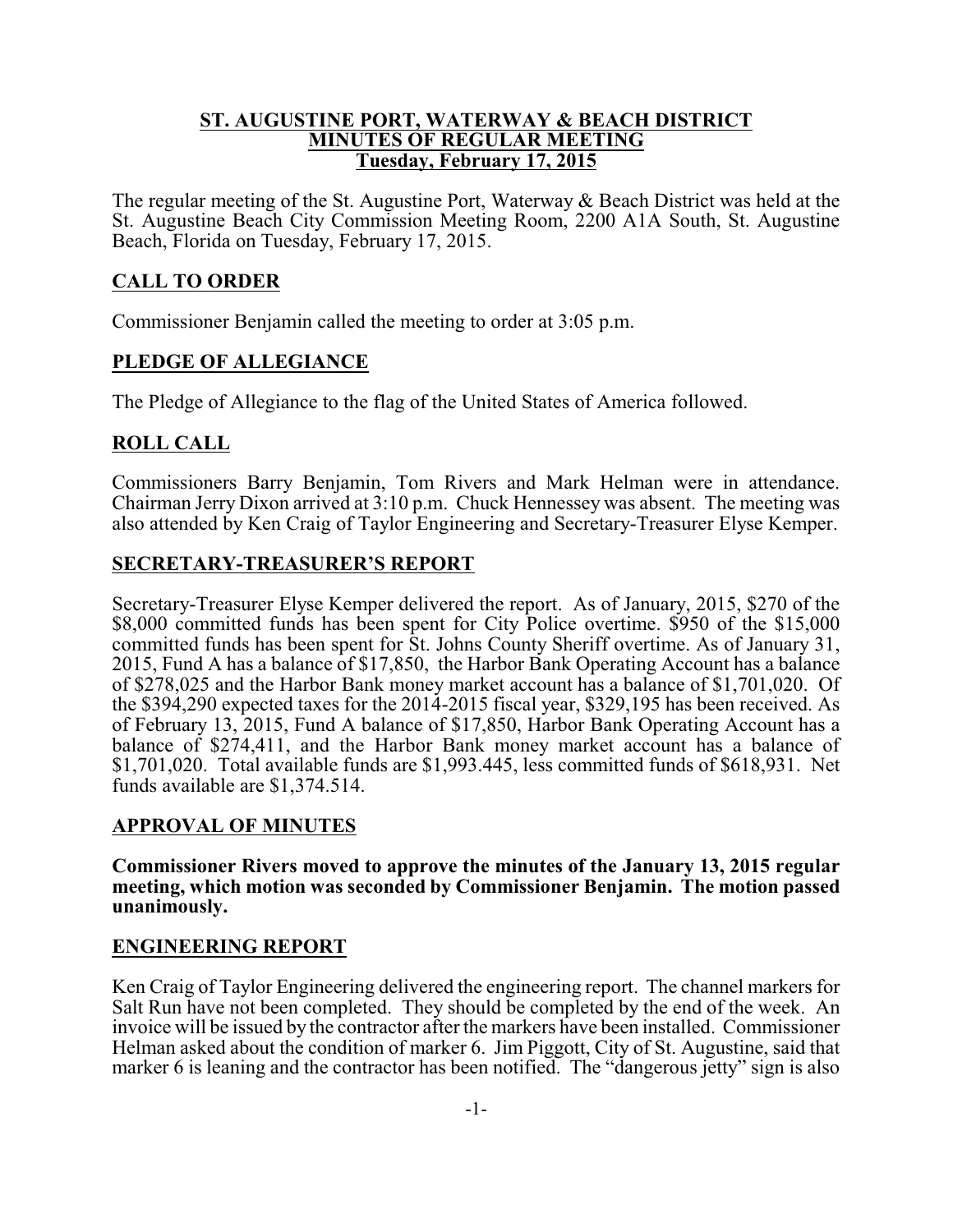missing. Mr. Craig said the contractor will install a new sign and has advised straightening the piling at marker 6 instead of replacing it. Commissioner Benjamin said the District has discretionary funds to pay for replacing the piling and the marker.

#### **A motion by Commissioner Benjamin,secondedby CommissionerHelman,to authorize Taylor Engineering to replace the broken pilling at marker 6, was unanimously passed.**

Mr. Craig then discussed the meeting on January 15, 2015 held by St. Johns County to discuss current renourishment issues. Representatives from the Army Corps of Engineers, St. Johns County and the Florida Inland Navigation District met with Commissioner Rivers and members of the public. The Florida Department of Environmental Protection did not send a representative to the meeting. Participants discussed the status of renourishment plans for areas north of the inlet and the Summer Haven River restoration. One of the goals of the meeting was to determine if there is federal interest in these areas. ACOE has adopted a new policy that any local program is required to take no more than 3 years, cost no more than \$3,000,000 and have no more than three phases of review, all in an effort to expedite local projects.

Participants were concerned whether beach renourishment plans would include utilizing all available dredge sites. They also discussed the St. Augustine Beach and pier. Depending on funding, the goal is to redesign the renourishment project to reduce volume and cost. There is federal funding available for emergency dredging this year, if necessary. The county is working with DEP to get a permit to place sand north of the inlet and will look at what steps need to be taken. Mr. Craig said ACOE will need to have a permit before work can be done on the north beaches as well as additional parking to help with public access. Commissioner Rivers said everyone present at the meeting was made aware of the various problems and understood the issues.

In response to questions by Chairman Dixon, Mr. Craig said that some entity needs to take responsibility and sponsor the permit. Commissioner Helman said he thought the county should obtain the permit and asked if anyone has asked the county its plans.

Linda Chambliss and Ervin Bullock of the South Ponte Vedra Beach Homeowner's Association said they met separately with the county to discuss options for moving forward with the beaches north of the inlet. They said the next step is to get a permit for placing sand on the north beaches. They said it will take 1-2 years to obtain a permit at a cost of about \$120,000. They said they believe the IMP makes the District responsible for obtaining the permit. They asked the District to sponsor, and possibly participate with the county in funding, the permit.

Chairman Dixon said the county is the sponsor for all beach projects in the south. The only permit the District has sponsored is the Summer Haven River restoration. The District met with the county early in the process because the county was to be the sponsor but backed out and the District took over. On the north beach issue, FDEP and the county did all the negotiations and did not include the District. He does not think the District should undertake sponsorship of the project, although he has no problem with the District contributing to it. Ms. Chambliss said the permit is just the beginning of the project and will make it possible.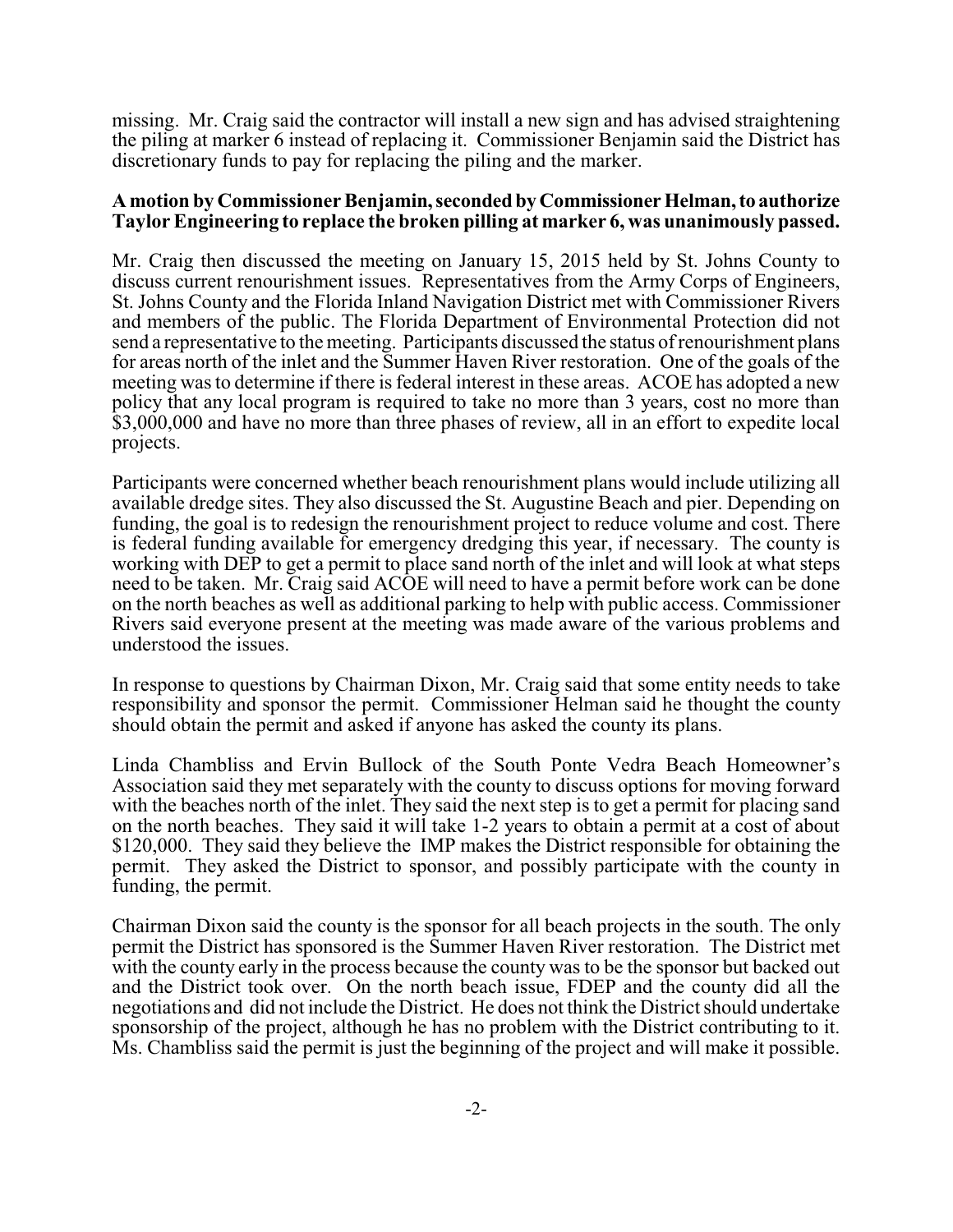Chairman Dixon said dredging the inlet would never happen if it was the District's responsibility as the District does not receive enough revenue per year to do the work. If money or modification of the permit to allow sand to go north is required, the District does not have the funds necessary to follow through. He said the county should be the sponsor, and that he did not believe it was legal for the District to be involved in a beach renourishment project.

Commissioner Helman said that if the county will not take the lead, the District should be the sponsor. Mr. Craig said that the sponsor's name will be on the permit. Ms. Chambliss said her organization wants north beaches designated a "spoil site" and said they just need a sponsor. Chairman Dixon said the county negotiated with the north beaches community without including the District. Also, DEP did not include any of the District's recommendations in the IMP. He also said that funding is a problem and that the county created this issue, so it should be their responsibility. Commissioner Rivers said he talked to Press Tompkins, County Engineer and he felt there was a sense of cooperation with the county.

Commissioner Rivers made a motion, seconded by Commissioner Helman, to approve the District's sponsorship of the permitting process.

Commissioner Benjamin asked why the county had to be included. Mr. Craig said sponsorship would provide the District an opportunity to come to an agreement with the county and ACOE and is not an obligation to spend money. He said his opinion is the District should be sponsoring the permit.

Ken Krauter, District Consultant, said the District's charter sets out its purpose which is to improve its waterways. He said he thinks dredging relates to improvement of navigable waters but that beach renourishment is probably outside the District's powers.

### **Commissioner Rivers withdrew his previous motion.**

Ms. Chambliss said they will go to the county and ask them to meet with District commissioners. Mr. Craig said he will set up a workshop with the county.

### **OLD BUSINESS**

#### A. Map Update - Chairman Dixon.

Chairman Dixon said he has talked the cartographer about the inlet map update and hopes to arrange a meeting with the City of St. Augustine regarding the new map. He then distributed copies of a map showing some updated information and asked Commissioners to review it and provide him with any suggestions for additions or changes. The board discussed adding new information on the Bridge of Lions, the Vilano floating dock and the mooring fields. Chairman Dixon said it should also show the modified no-wake zone south of Vilano Beach. The chart for marinas needs to be updated and the information on the reverse side needs to be updated. Chairman Dixon said he will continue to gather information on printing costs and that he plans to meet with the cartographer at the end of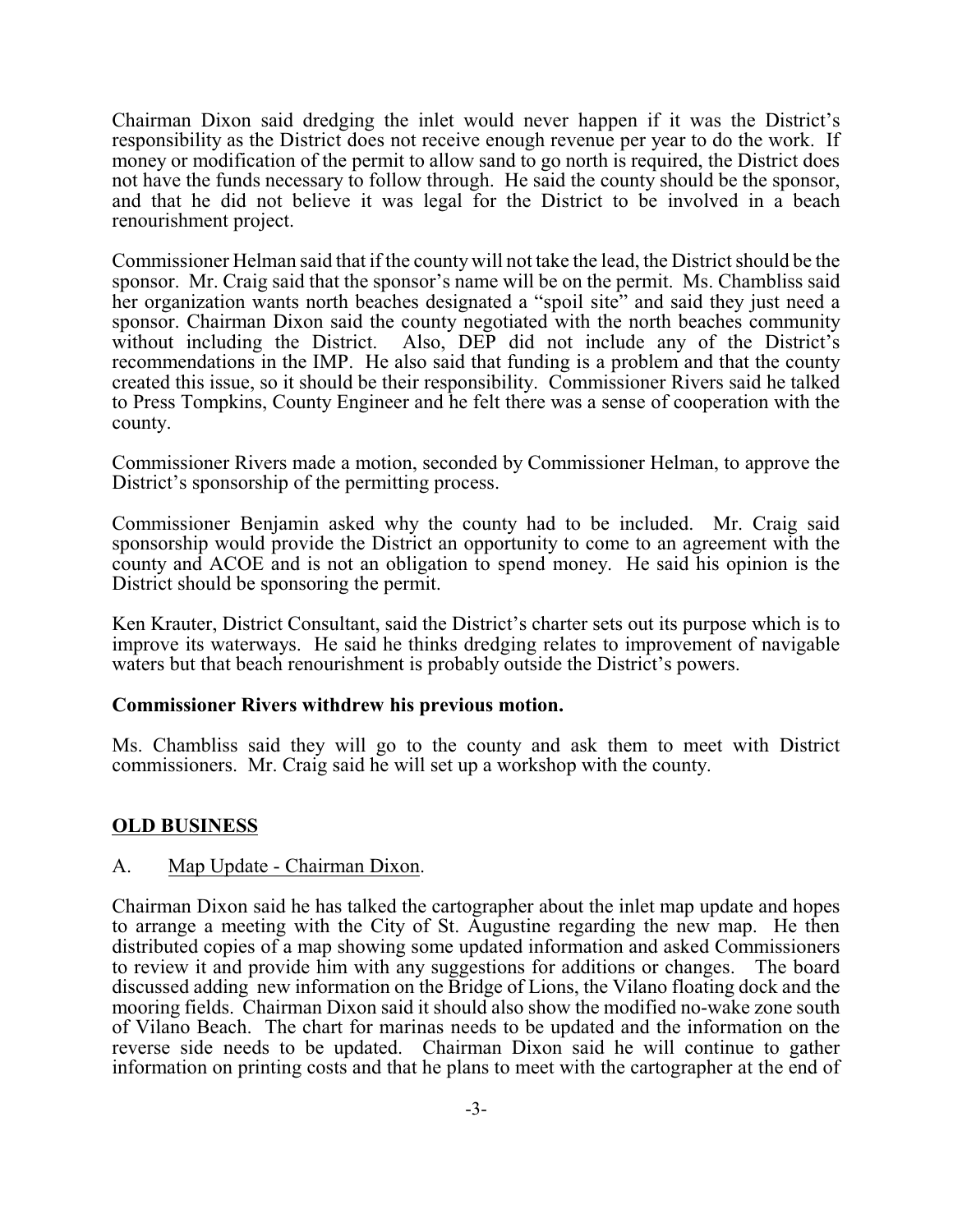the month.

Commissioner Helman asked if they could put more information about the inlet on the map. He said boaters frequently ask him how to get into the inlet as he knows the location of the buoys. Krauter said the map should keep the phrase "not to be relied upon for navigation" boldly placed.

### **NEW BUSINESS**

B. Contract Renewal - Ken Krauter.

The board reviewed a continuing contract for consultant services between Ken Krauter and the District.

**A motion by Commissioner Benjamin, seconded by Commissioner Helman, to accept the contract with Ken Krauter was unanimously passed.**

# **PUBLIC COMMENT**

Jim Piggott, City of St. Augustine said that at the last meeting when he brought proposals for dredging projects, he had miscalculated the amount of matching funds requested from the District. He requested the sum of \$187,500 but the correct figure should have been \$200,000. He also discussed the Lincolnville community's plans to build a kayak park at the end of Eddie Vickers ramp. He asked for the District to match \$10,000 for this project.

#### **A motion by Chairman Dixon, seconded by Commissioner Helman, to approve the three interlocal agreements with the City of St. Augustine totaling \$210,000 for dredging Salt Run and the San Sebastian River and for the Eddie Vickers Kayak Ramp, was unanimously approved.**

Lt. Steve Zukowski, Florida Fish and Wildlife Conservation Commission reported there is a sailboat grounded near Ponte Vedra beach with the keel exposed. The county court has issued an arrest warrant for the owner. There is also a 30' motor vessel near Crane Park needing repairs and the owner wants to do the repairs while the boat is still in the water. The county court has given the owner 90 days to comply with FWC's request for removal. There are also two sailboats, one in East Creek and one in the Guana River, for which they are trying to locate owners. There is yet another boat on the eastern shore of the ICW near marker 36 and owned by the Boy Scouts which ran aground in bad weather. The Scouts advised FWC the boat will be removed soon. The Blessing of the Fleet will occur on March 29.

### **COMMENTS BY COMMISSIONERS**

Commissioner Rivers said the District should start to discuss expanding boundaries in order to generate more revenue. Chairman Dixon said they need to find a state senator or congressman who will sponsor a bill in the legislature. On February 25, there will be a